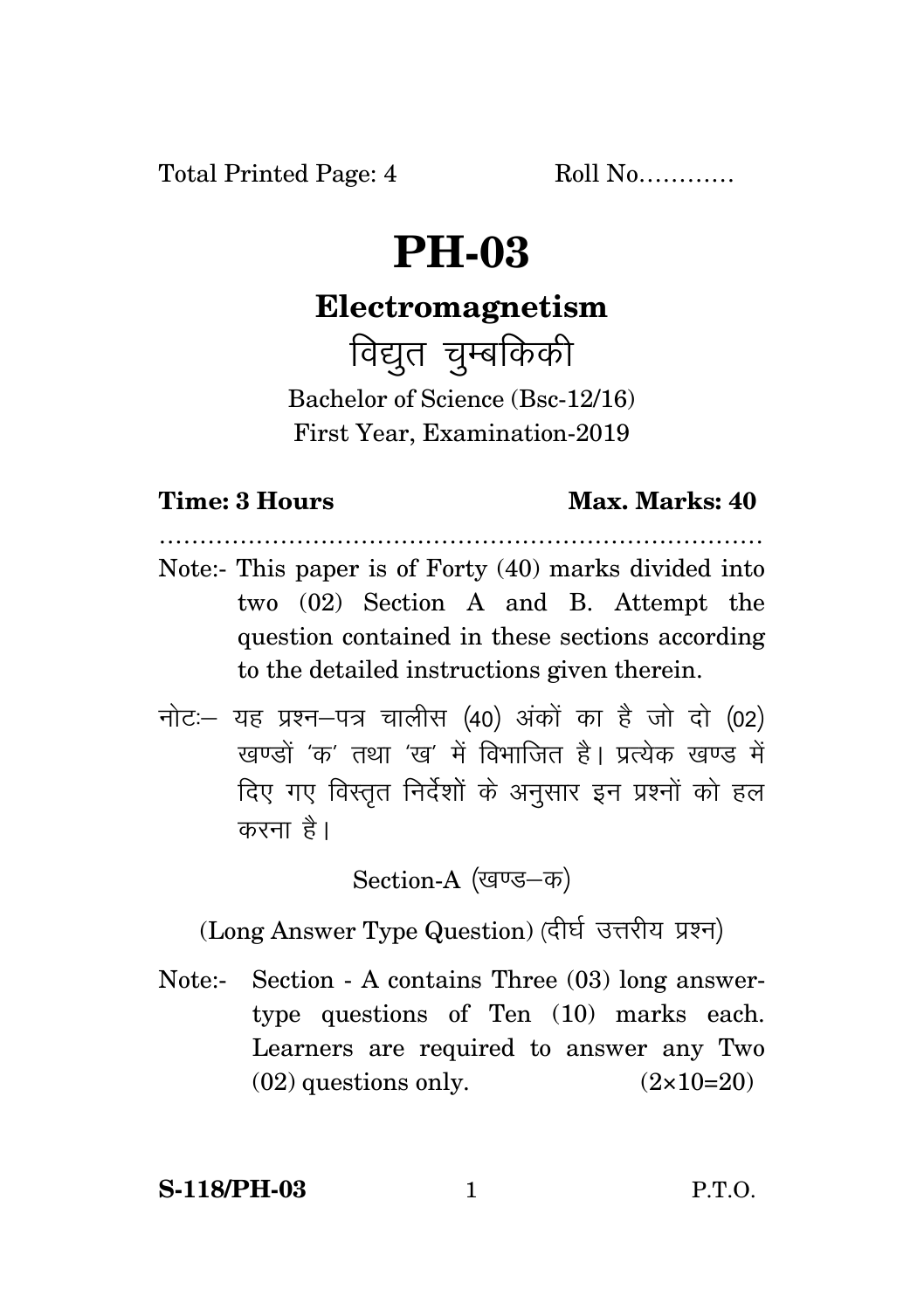- नोट:- खण्ड 'क' में तीन (03) दीर्घ उत्तरीय प्रश्न दिये गये हैं। प्रत्येक प्रश्न के लिए दस (10) अंक निर्धारित हैं। शिक्षार्थियों को इनमें से केवल दो (02) प्रश्नों के उत्तर टेने हैं।
- (a) I  $\vec{r}$  is the position vector of a point, then  $\mathbf{1}$ . show that

 $\operatorname{grad}\left(\frac{1}{r}\right) = \frac{-\vec{r}}{r^3}$ यदि 7 किसी बिन्दु का स्थिति सदिय है तो दिर्खाये कि  $\vec{y}$ ਤ  $\left(\frac{1}{x}\right) = \frac{-\vec{r}}{x^3}$ 

(b) Find the expression for electric potential due to a charged metalic sphere at any external point

धात के किसी आवेशित गोले की वजह से किसी बाहृय बिन्दु पर वैधृत विभव का व्यंजक स्थापित कीजिए।

#### $\mathfrak{D}$ State and prove Gauss's theorem. गौस की प्रमेय क्या है और इसे सिद्ध कीजिए।

dielectric constant? 3. What  $is$ Find the expression for the energy stored in a charged capacitor.

> परावैधृतांक से क्या आसय है? किसी आवेशित सधरित्रा में संचित्र ऊर्जा हेतु ब्यंजक प्राप्त कीजिए।

 $\mathcal{D}_{\mathcal{A}}$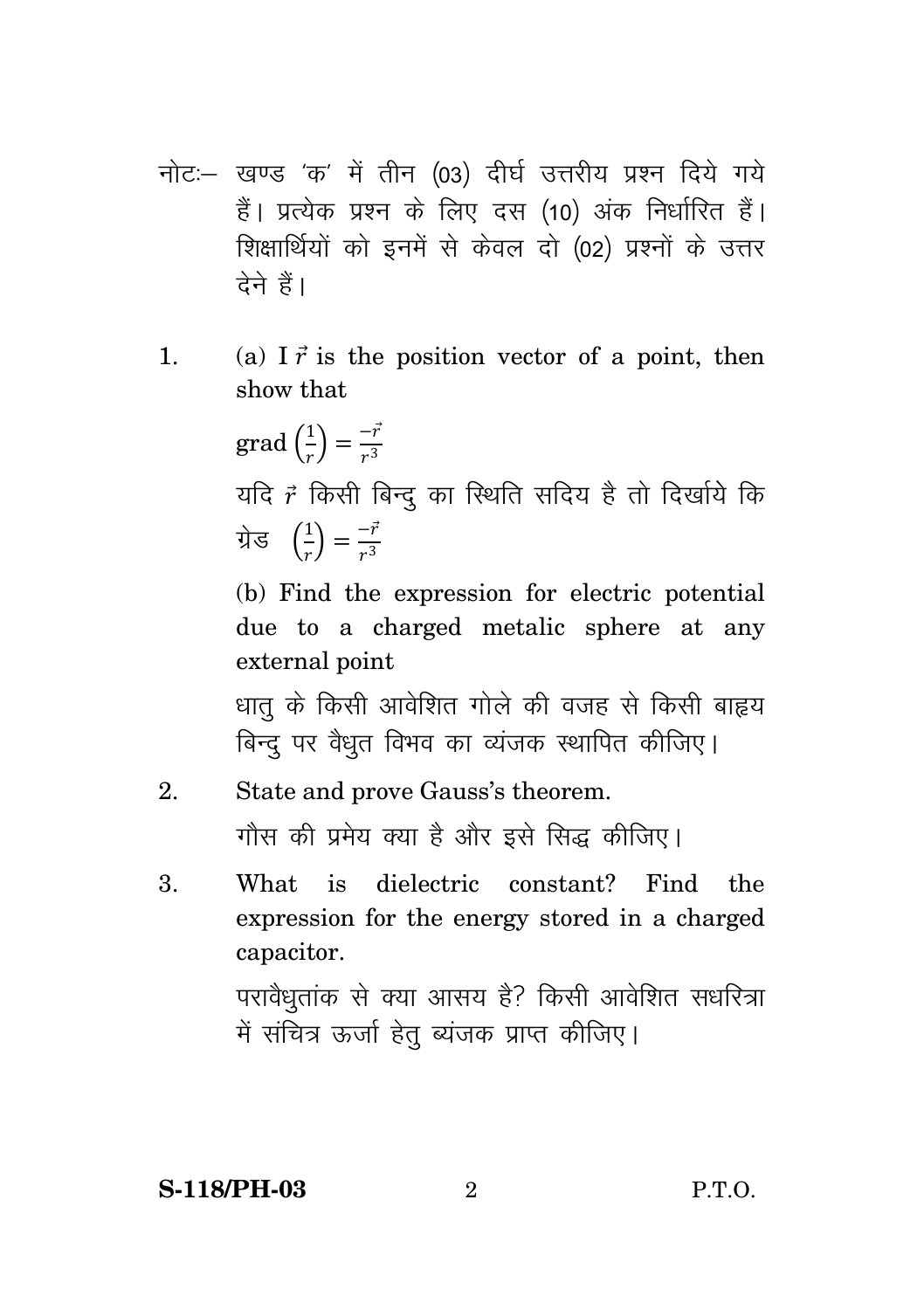Section-B (खण्ड–ख)

(Short Answer Type Question) (लघु उत्तरीय प्रश्न)

- Note:- Section-B contains six (06) short answer type questions of five (05) marks each. Learners are required to answer any four (04) questions only.  $(5 \times 4=20)$
- **नोट**: खण्ड 'ख' में छः (06) लघु उत्तरीय प्रश्न दिये गये हैं। प्रत्येक प्रश्न के लिए पाँच (05) अंक निर्धारित हैं। शिक्षार्थियों को इनमें से केवल चार (04) प्रश्नों के उत्तर <u>देने हैं।</u>
- 1. A silver wire 1 mm in diameter cartes a charge at 90 coulomb in 1 hour and 15 minutes. Silver contains  $5.8 \times 10^{22}$  free electrons per cm<sup>3</sup>. calculate
	- (i) The current in the wire in ampears.
	- (ii) The dritt velocity of the electrons in meter/second.

1 मिमी. व्यास के चांदी के तार में 90 कलांम आवेश 1 <u>धेय 15 मिनट के लिये प्रवाहित होता है। यदि चांदी के </u> प्रति सेमी.<sup>3</sup> आयतन में मुक्त इलैक्ट्रॉनों की संख्या  $5.8 \times 10^{22}$  हो तो गणना कीजिये कि

- $(i)$  तार में प्रवाहित धारा का मान ऐम्पीयर में
- $(iii)$  इलैक्ट्रोनों का अनुमन वेग मीटर $\nu$ सेकन्ड में
- 2. Using Ampear's law fined the magnetic field due to a long straight current carrying wire. ऐम्पयिर के नियम का उपयोग करते हुये किसी लम्बे धारावाही चालक के कारण उत्पन्न चुम्बकीय क्षेत्र के लिये सूत्र की स्थापना कीजिये।

### **S-118/PH-03** 3 P.T.O.